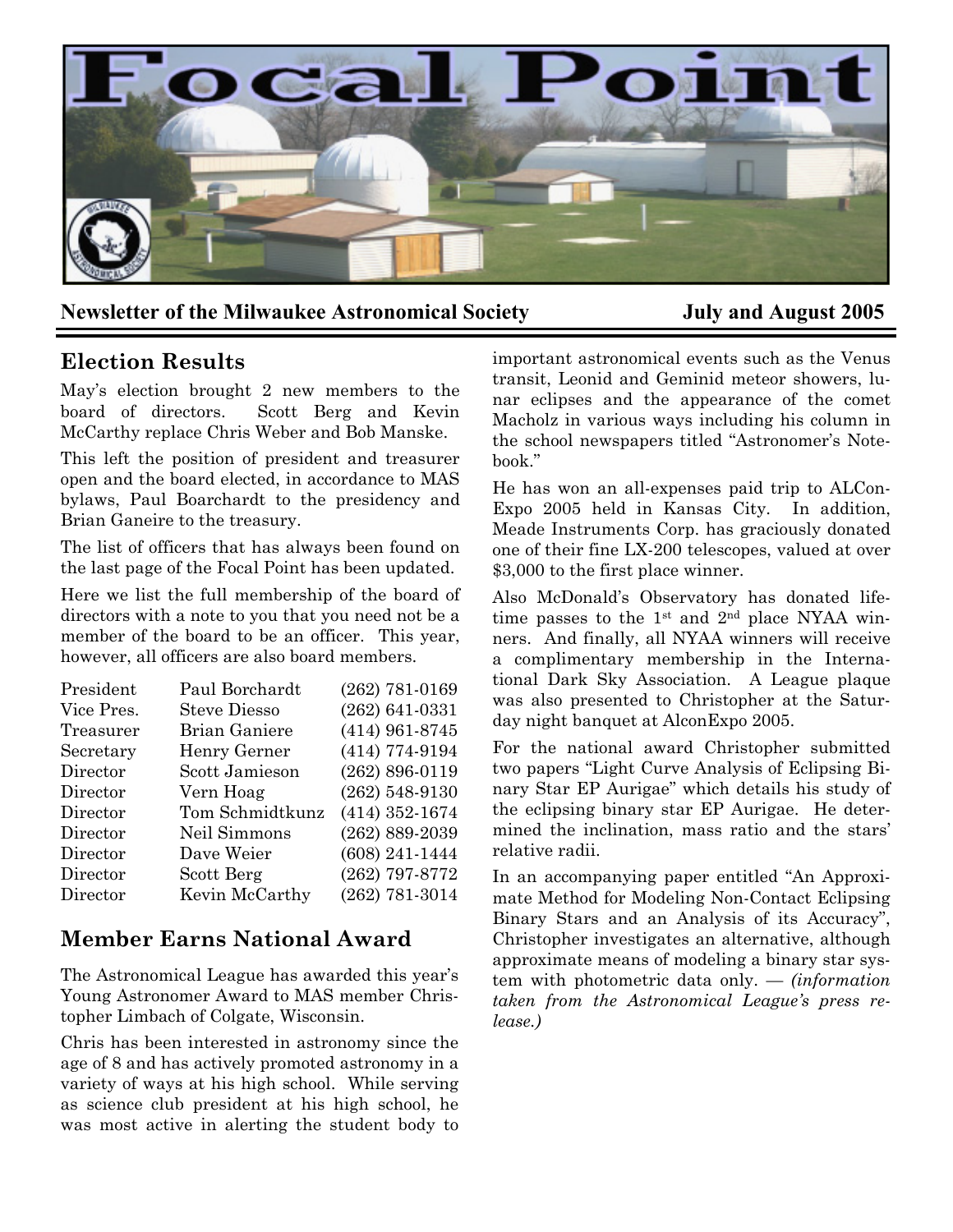#### **Saturn's Western Moons**

#### By Kevin McCarthy.

As a new member to the Milwaukee Astronomical Society, I found trying to see as many of Saturn's moons as possible a challenge. With the recent landing of the Huygens probe on Titan and the orbiting of Cassini around Saturn, this sounded like a fun project. Through the club's 18" Dob, I was able to locate four of the moons pretty easily. Those moons being Titan, Rhea, Tethys and Dione. However I wanted to find more. With the help and encouragement of Jane H. Jones of the Saturn Observation Campaign I was able to locate Iapetus. She wrote an excellent article "East is Least and West is Best", which can be found at <u>www.otastro.org/iapetus/</u>. Iapetus varies in magnitude between 10.1 and 11.9 depending on it's location in its orbit around Saturn.



On April 24, 2005 Saturn's three largest moons were all at their western elongation. Originally I was trying to observe Iapetus at its western elongation which happens to be when it is at its brightest. With the help of Jerry Bialozynski I was able to take some images with the clubs 12" LX-200, which was my first attempt of CCD imaging. These images show Rhea, Titan and Iapetus forming a straight line to the west of Saturn. Enceladus was also at it's western elongation, but we weren't able to see this 12th magnitude moon due to Saturn's glare.

Twenty days later on May 14, 2005 Iapetus and Titan were both at their superior conjunction with Saturn. Iapetus had completed one quarter of its 79 day orbit while Titan had completed one quarter of it's second 16 day orbit. Unfortunately the May clouds of Milwaukee prevented us from viewing the two moons so close together that they looked like a double star.

With the end of May comes the end of the Saturn viewing season. Hopefully next fall I will be able to add Enceladus, Mimas and maybe even Phoebe to my list of moons. — Kevin McCarthy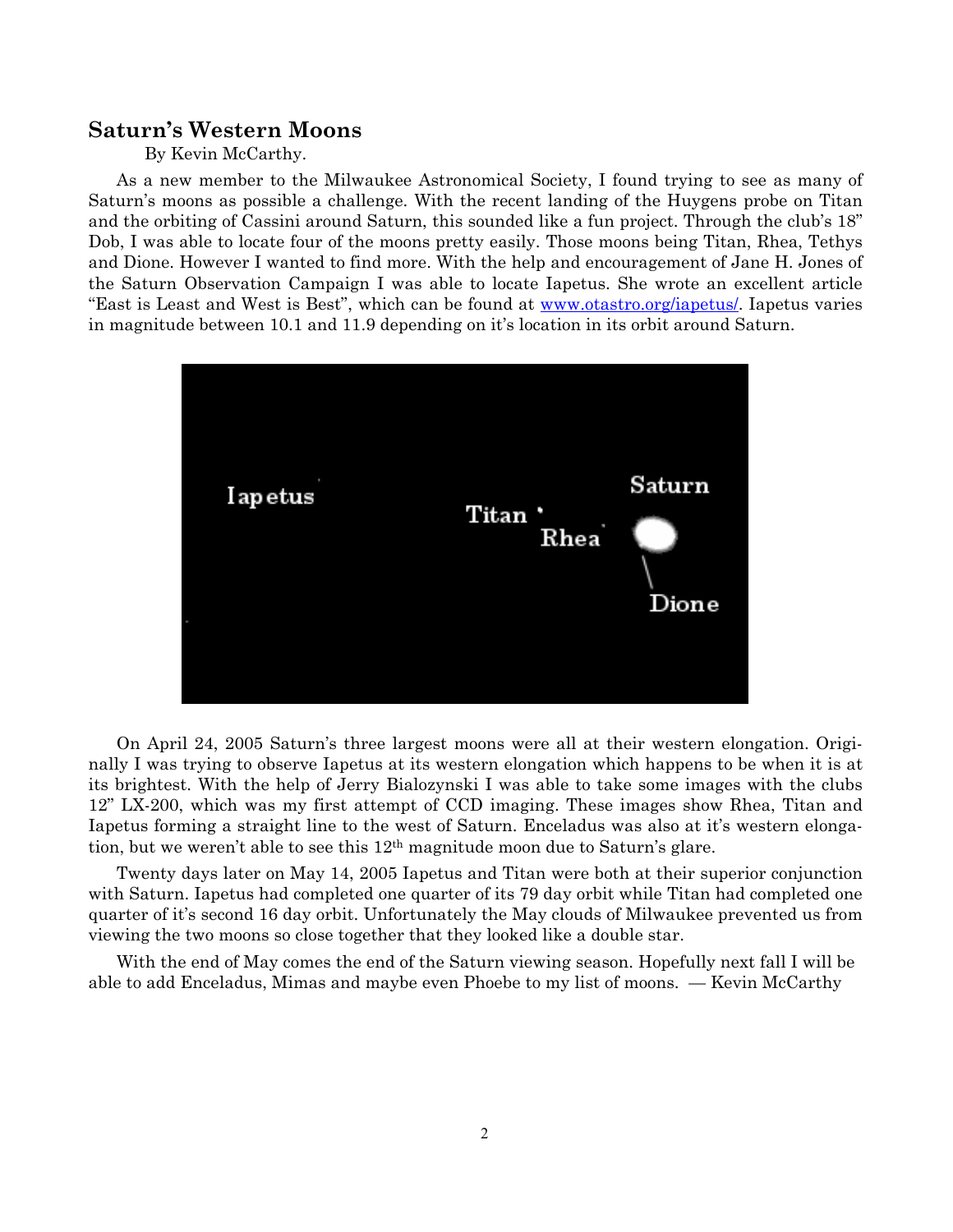### **MAS Summer Picnic Reminder**

Don't forget the annual MAS picnic on Saturday July 30<sup>th</sup>. Starting time will be around 4:00 come rain or shine. Grilled food, dessert, soda, and beer will be served, all compliments of the MAS. Door prizes will be given away, but you must be present to win. So, stop out and visit with some old friends and make some new ones. The solar filter will be set up for viewing the sun and we will be observing fainter stuff later at night. This is a great time to learn to use some of the club's equipment and get some observing in. Hope to see you all out on the hill. — *Vern Hoag*.



### **Featured Web Links**

One source you might not have considered for your astronomical information is the Wikipedia (www.wikipedia.org). This site is a wellspring of any type of knowledge because virtually anyone can contribute their own expertise and see the results the next day. You would think that this openness would invite vandalism, and it does, but it seems to be kept in check, and if you loved flipping through your encyclopedia as a kid, you will love the random page option. Check out these links for starters:

> The Ranger Program Orion Nebula Cygnus (Constellation)

### **For Sale**

Celestron C4.5 reflector is unused with the children out of the house, asking \$75. 262-3676079 evenings or at lhender@mcw.edu. — Lisa Henderson.

### **And Another For Sale**

Boyd Observatory, includes a Meade LX-200 computer controlled telescope that comes equipped with many expensive accessories.

Telescope cost \$3,000 new, accessories cost \$1,500, observatory cost \$4100. All items are in excellent condition. Total price \$3,500.

Call to see operation of observatory and telescope. I am located in Williams Bay, (262) 245-0799. — Ron Sehr.

### **Calendar**

No general meetings during the summer months (June, July, and August.) Board meetings move to 2nd Monday of these months, at the Observatory: 7:30 pm.

**July 30** Annual MAS Picnic at the Observatory beginning at 4 pm.

**August 12** Public Open House at the Observatory: 7:30pm rain or shine. Topic: Perseid meteor shower.

**September 16** Board meeting at the Observatory: 7 pm. General meeting at 8 pm. Presentation to be determined.

**September 30—October 1** A n n u a l campout at Dan Yanko's place in Rice Lake. Further information in next issue.

**Focal Point Publishing Guidelines** 

Submit Focal Point inputs to: **MASFocalPoint@yahoo.com**

The "Focal Point" is published bi-monthly (Jan, March, May, July, Sept, Nov).

Articles, Announcements, Graphics, Photos, Swap/Sale Ads etc. should be **submitted 10 days prior to the first of the month** of the pending issue.

Article inputs are strongly recommended via email in a Text or Word compatible format.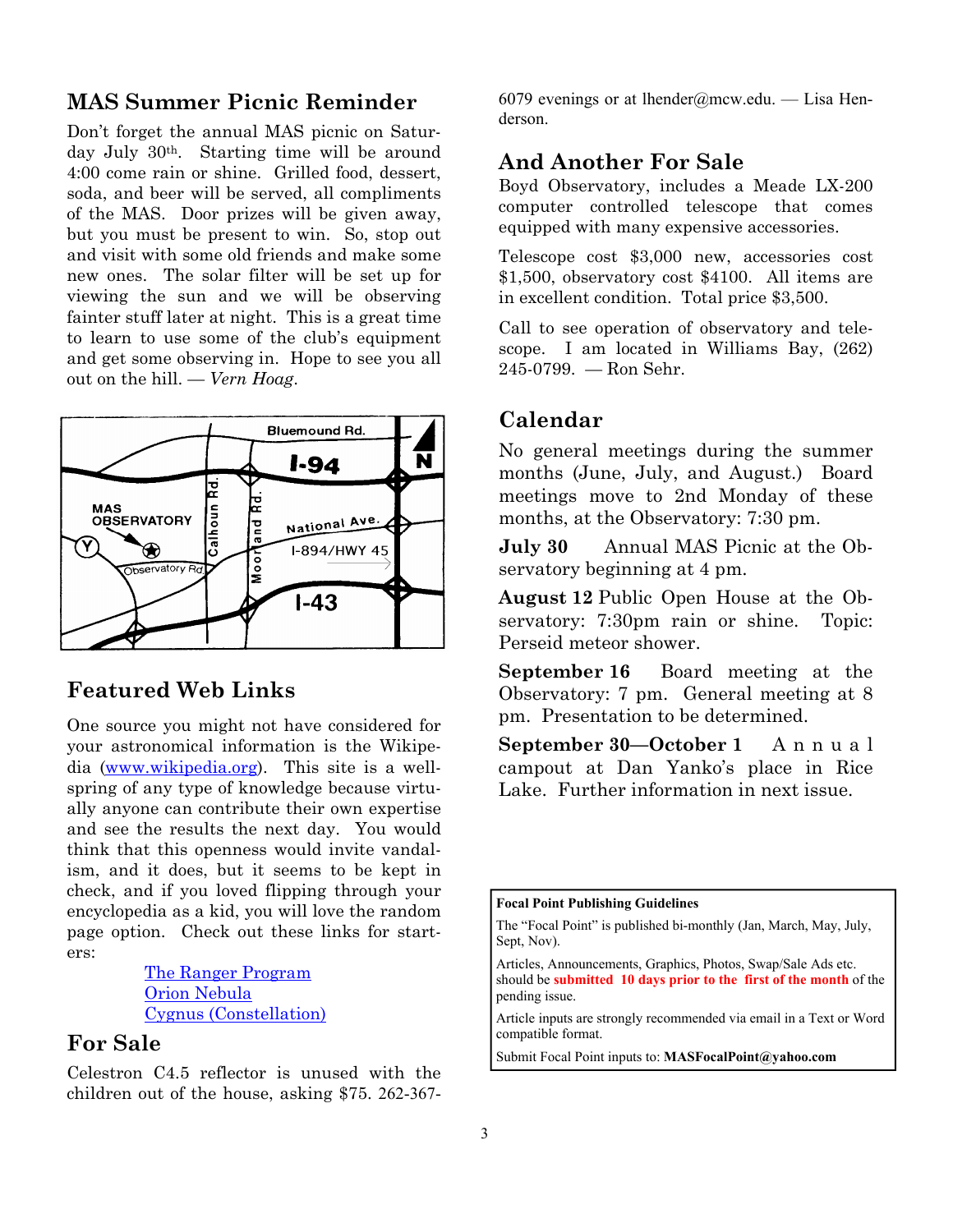### **Request for help**

As a past and now current member of MAS I would like to seek the help of MAS members for advice and help in equipping, operating and teaching volunteers to equip and operate the observatory at the new Pewaukee Library which is under construction.

Our family has donated the structure, dome and equipment for this very unique location for an observatory. It certainly is not an ideal location with significant light pollution but it is at the main crossroads of the Village of Pewaukee and should be a wonderful asset to the community. Hopefully it will get them interested in pursuing a greater understanding and interest in astronomy. The building is now in the fifth month of construction with the platform for the dome clearly visible. The building will be completed for the opening in September.

The dome is a Sirius fiberglass 12 ft diameter motorized dome that is coming from Australia. The telescope we are considering would be a Meade 12" LX 200 GPS Smart Mount with a remote operating station on the first floor of the library. It will be mounted on an Astro Pier.

My own knowledge is limited and I would like to discuss the choice of equipment and the remote operation of the scope with some of the members who are experts in the field.

 I believe the set up would be similar to the LX 200 at the MAS Observatory. We also are looking for volunteers to teach and monitor the facility. It will have a separate entrance to the library and can be open every and any night as desired if there are key holders present.

I can be reached by e-mail at olaf@harken.com or at my office at 262 691

3320 or at home at 262 691 2665. — Olaf Harken

### **Membership renewal deadline coming soon**

September 24 is the latest that members can get their renewals to treasurer Brian Ganiere without delays in subscriptions or this newsletter. You can bring them to the picnic or to the September meeting.

# Your story or cartoon here!

# - Enquire within.

### **Editor's notes**

I'd like to thank those who have eagerly responded to my request for articles, for sale notices, requests and pictures. This issue is almost too big, but the summer months have no membership meetings (not including the picnic), so a little bit of excess is warranted.

Thanks especially to Kevin McCarthy for relating his project on Saturn's moon Iapetus, and to Henry Gerner for scanning the photograph shown on the next page.

This issue is being sent out later to remind you of the picnic and for me to settle into this enterprise. Printed copies for those without internet access still need to be processed somehow and I am still exploring the best way to do this.

Clear Skies!

Neil Simmons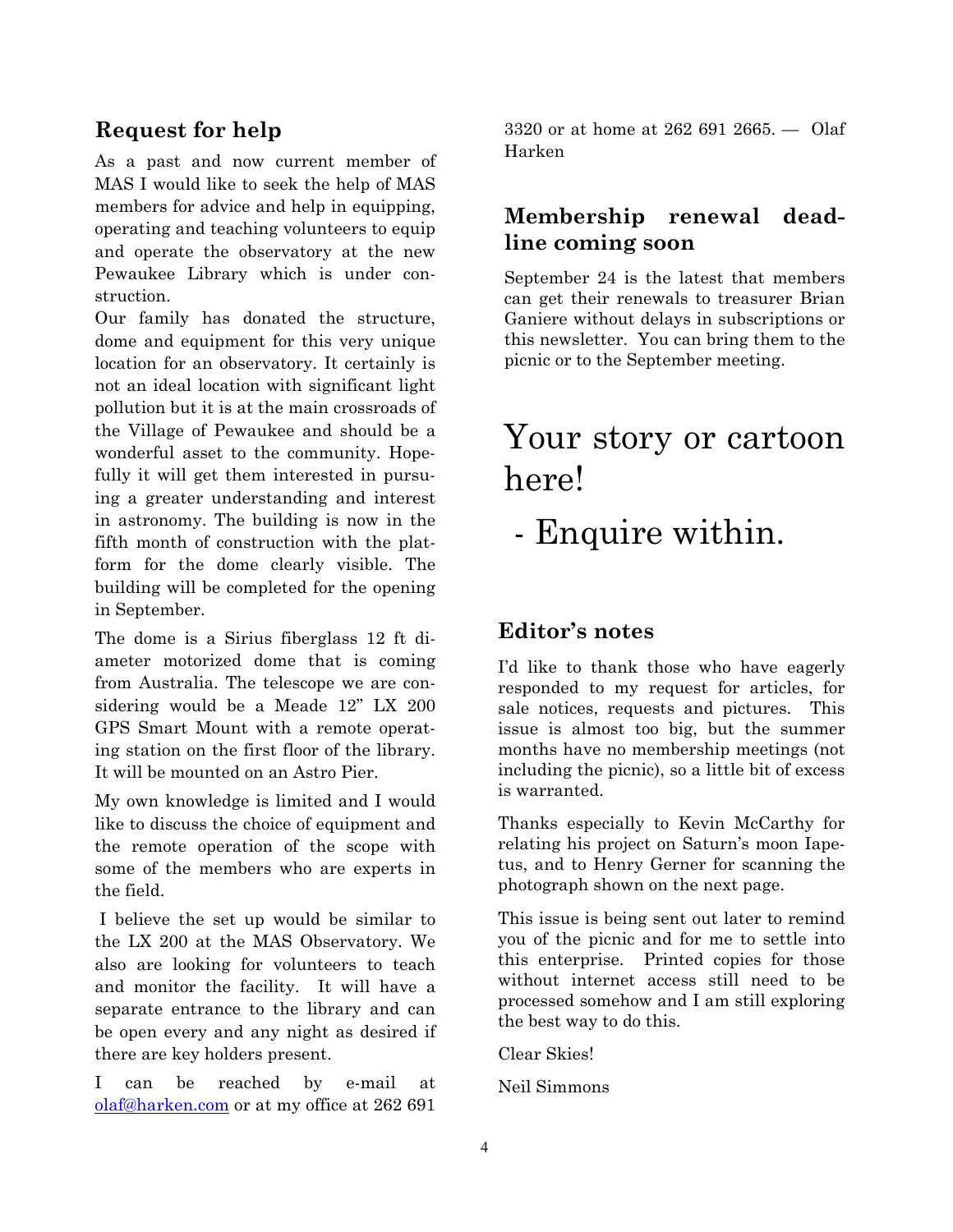### **Library News**

 Kalmbach's Astronomy 2006 calendars have been ordered by the club and will be available at the picnic. The ordinary price is \$11.99; but as a benefit to MAS members, each calendar is only \$6.00. They include: beautiful photos of all types of celestial objects, and by month, noteworthy events, moon phases, planetary positions, historical information, and holidays. These items make a great gift. Some members inquire too late; so take advantage.

 National Geographic Encyclopedia of Space compiled by Linda K. Glover with Andrew Chaikin, et al, foreword by Buzz Aldrin–2004. This extensive volume is complete with "hard to find in one place" information about general astronomy. It begins with deep space and definitions and the people and instruments involved with understanding the evolution of the stars, galaxies and the universe. It continues with more diagrams, photos, entries and essays about a great manner of topics concerning our solar system. But the main topic of EoS is space travel. Its history is recalled with spaceflight's benefits and future applications: communication, environmental, defense surveillance satellites, etc. Again, beautiful photos, entries concerning definitions, diagrams and maps, essays by experts on a variety of topics. This is the kind of reference book I wish I had as a kid in school.

The publishers of Sky & Telescope have a fairly new magazine called Night Sky. There will be a copy, 7-8/2005, by the magazines in the library if you want to see if you are interested in subscribing (please do not remove magazines from the library). — Scott Laskowski, MAS Librarian

#### **Meteor Observing from L.E. Armfield's backyard, 1934.**

Judging by the warm clothing, I think we can be pretty sure that these Milwaukee observers were not out hunting Perseid meteors. More likely they were hunting November's Leonids or December's Geminids. You may find that the large telescope at left looks familiar since it is now housed in the second story dome adjacent to the quonset hut named after it's owner, L.E. Armfield, and is still used on a regular basis today. August 12 is the peak of the Perseid meteor shower, and the MAS will be hosting the public for a slide show and telescope viewing.

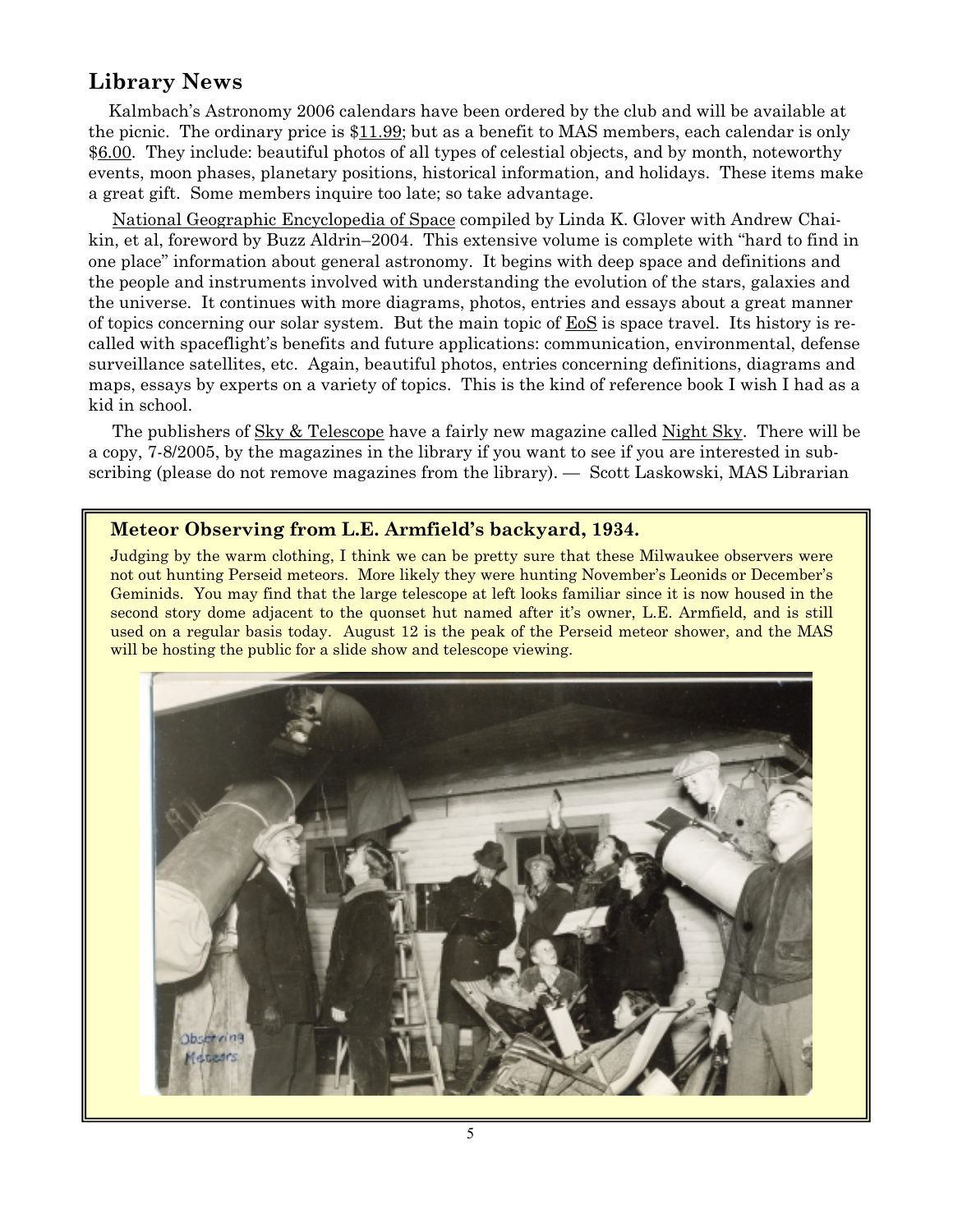### **Meeting Notes**

Meeting minutes are furnished by the MAS Secretary and are published after being approved by the board.

#### **April 15, 2005**

Financial Report: Chris Weber (Treasurer) reported on the current checking account and Albrecht Fund balances. Checking Account \$3657.18 Albrect Fund \$5675.33

New Business:

Vern Hoag will head the new MAS observing program on the Messier and Hershel objects along with a Lunar drawing and Double star program.

Neil Simmons, Chris Weber and Henry Gerner were appointed to a committee to look at other programs to help new members.

The board approved a motion by Vern Hoag to increase the allotment for expense to \$500.00 for the MAS picnic.

The motion made by Henry Gerner to move the date for the MAS picnic to August 6th was approved by the board. Where upon an amendment by Henry Gerner to change that date to July 30th was approved when it was noted that date interfered with an activity at Yerkes Observatory that some MAS members were going to.

Chris Weber announced he will not run for reelection as Treasurer. The board meeting adjourned at 7:50 PM (19:50)

General Membership Meeting was called to order at 8:05 PM (20:05) by President Bob Manske.

Observatory Director Report: Given by Gerry Samolyk. The drive for Z scope is working. The communication chip in the LX200 has failed and needs to be replaced. The offer for the land that would have been the new observatory site was turned down. Elections are coming up at the next General Meeting in May.All officer positions are open every year. In addition four seats on the board of directors are open.

Jeff Bass gave a talk on Planetarium technology. The General Meeting was adjourned at 9:02 PM (21:02)

#### **May 20, 2005**

Board Meeting called to order @7:10 PM (19:10) by President Bob Manske. Officers and Staff that was present: Gerry Samolyk Brian Ganiere Steve Diesso Neil Simmons

*(Continued on page 7)*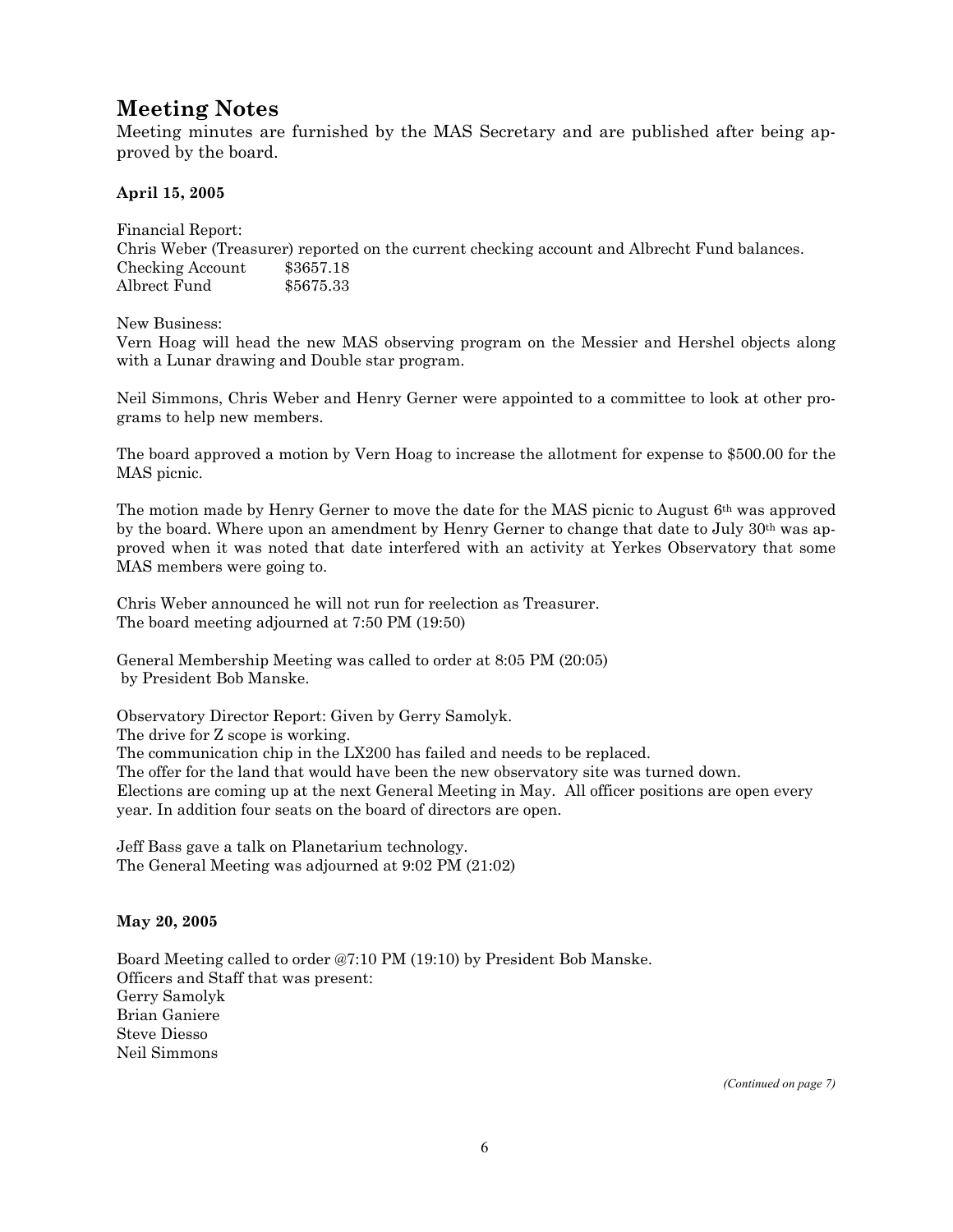Vern Hoag Dave Weier Paul Borchardt Tom Schmidtkunz Henry Gerner *(Continued from page 6)* 

Financial Report: Henry Gerner for Chris Weber (Treasurer) reported on the current checking account and Albrecht Fund balances. Checking Account \$3351.93 Albrect Fund \$5712.83

Observatory Director Report: Gerry Samolyk announced the lock on D shed was repaired. The key ring for the observatory is still missing.

New Members:

The new members who were accepted by the board were Mark Faby of Wauwatosa and Michael Uhlarik of Whitefish Bay.

New Business: Three General Meeting speakers have been announced. The Space Place will give a talk. Paul Borchardt on Digital Imaging. Tom Schmidtkunz.

Meeting Adjourned at 7:36 P.M. (19:36)

General Meeting called to order at 8:09 P.M.(20:09) Elections were held. Voted to the board were: Scott Berg, Paul Borchardt, Steve Diesso and Kevin McCarthy. Officers elected were: Paul Borchardt as President. Steve Diesso as Vice President. Brian Ganiere as Treasurer. Henry Gerner as Secretary.

Tom Schmidtkunz gave the presentation on imaging Auroras.

Meeting Adjourned 9:18 P.M. (21:18)

.

The board accepted meeting notes on 06-13-2005